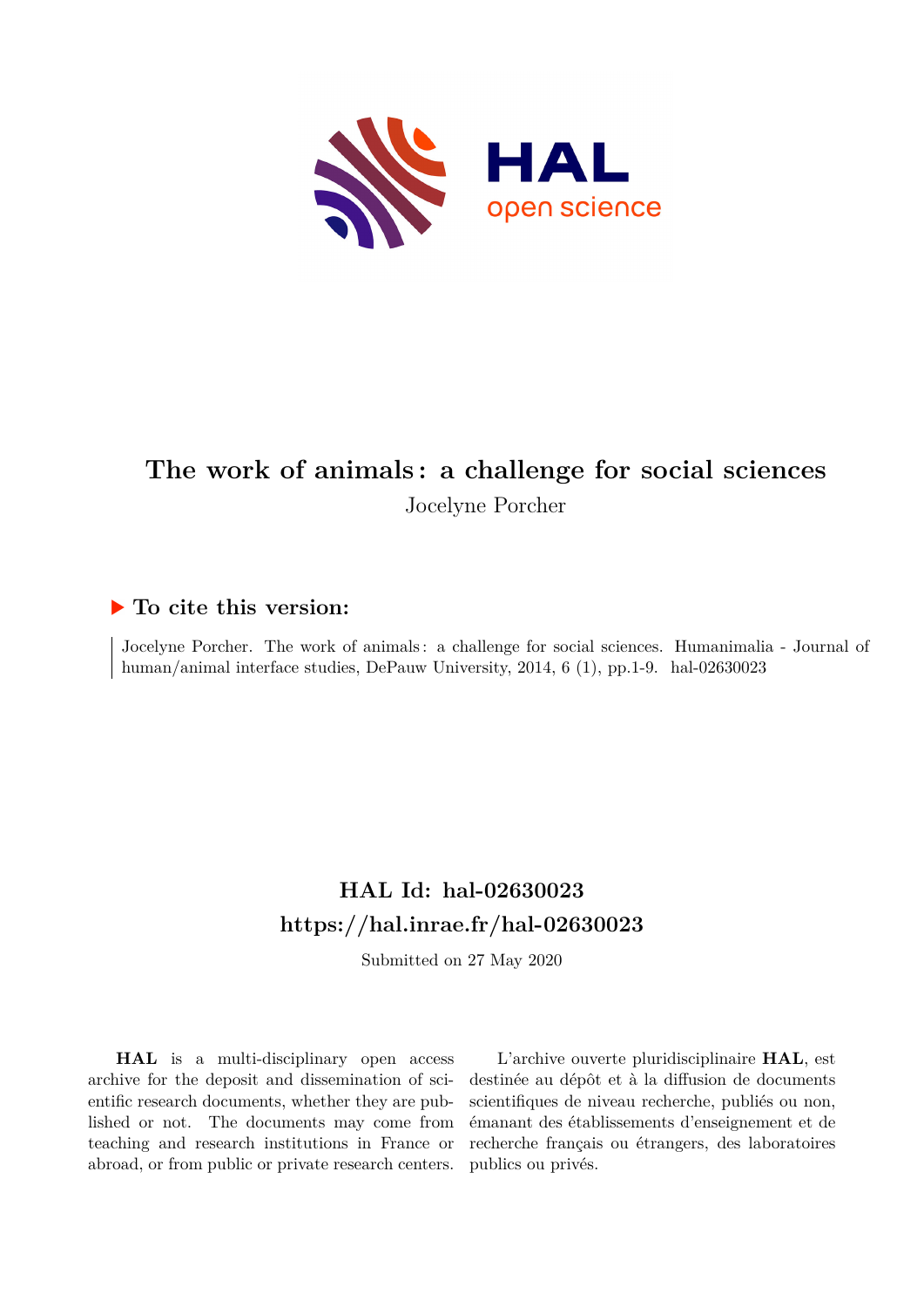# Jocelyne Porcher

# The work of animals: a challenge for social sciences

"I am a human being: I regard nothing of human concern as foreign to my interests" wrote the poet Terence.<sup>1</sup> The human sciences speak *about* human beings, and *for* human beings. They do not extend to cows, pigs or dogs. The separation, incongruity, and irreducible otherness between man and beast explains the distance between the human sciences and animals.

For anthropologists, animals have always been part of human society, along with rites and folk tales, as well as in all that Man has produced for his own use. However, despite the progress that anthropology has made with regard to animals, the process of domestication is still analyzed for the most part as the process of appropriation and exploitation of nature and animals, which, far from dissolving the otherness of beasts, helps on the contrary to distance them. The cow is hidden by the herd, affection by interest, the gift by predation and by the accumulation of capital.

Yet we could consider  $-$  and it is on this that I base my proposition  $-$  that what we call domestication is above all the cooperative process of inserting animals into human society through work<sup>2</sup> which involves, as Marx wrote, elements of exploitation and alienation, but also, and more particularly, the prospect of emancipation.

My proposition is related to the applied social sciences in western societies. I consider — and it is without doubt a somewhat animist position — that human society is not a mixed or hybrid society that includes domestic animals — to describe it like this would not help me much — but that society is human *with* and indeed *through* domestic animals. Man, with a capital "M" in anthropology, is a man: a man who is also a woman, and is also, by a mysterious alchemy in our relations, a cow or a pig. That which we define as "society" includes *de facto* human beings and domestic animals. Together we form a *social corps*, less in the sense of Durkheim and a biological metaphor than in a political sense, even if the former is not without interest in understanding why we eat animals — or do not eat them — and carry out organ transplants. We participate in the same social environment. I will go further: I think that class struggle, a concept that has found a new actuality in our liberal societies, also concerns domestic animals very closely. Viewed in this light, domestic animals are not non-humans in Philippe Descola's and Bruno Latour's sense. I propose that the category of "human" without animals does not exist, even if animals, domestic or otherwise, need representatives.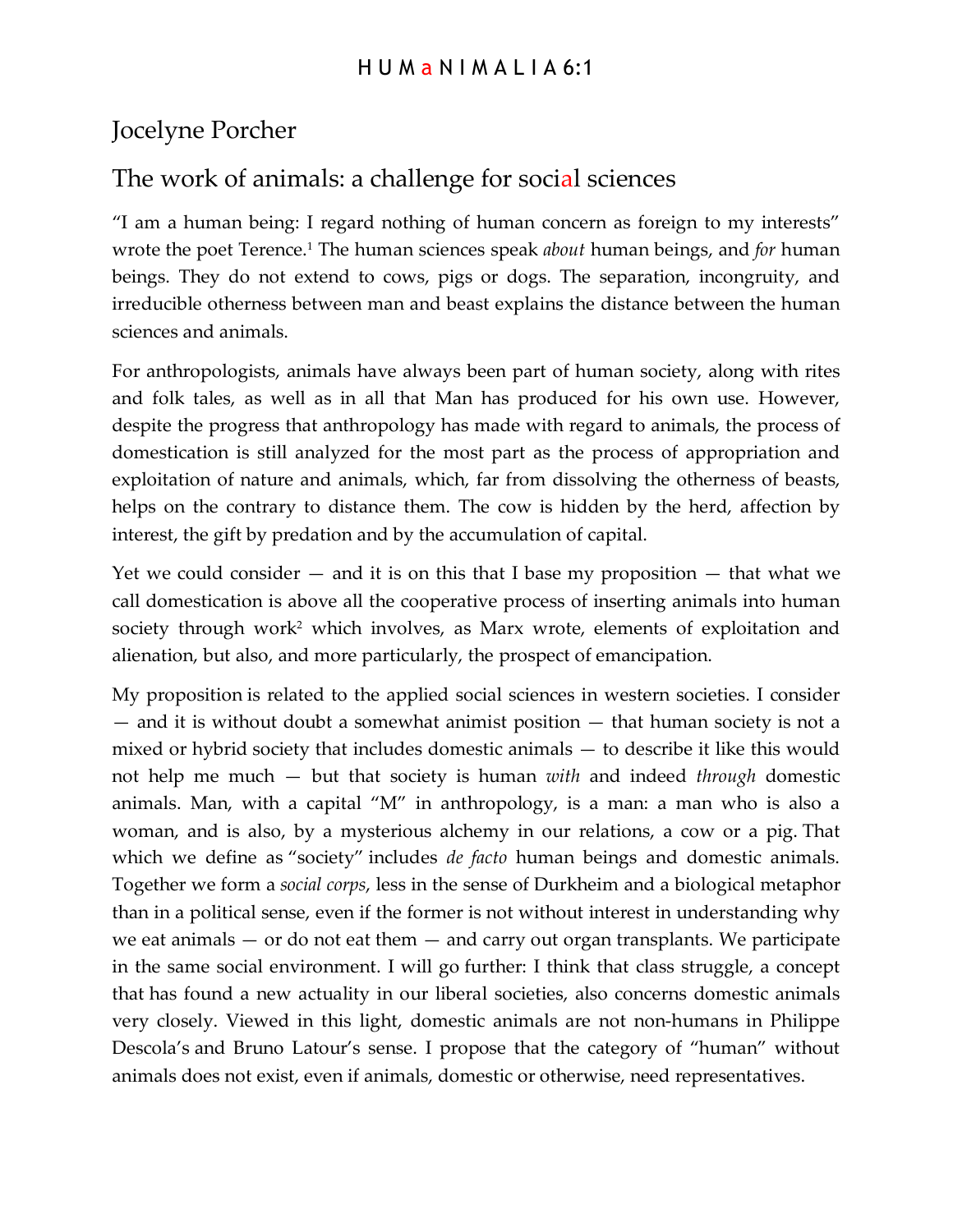Social sciences are directly concerned with members of the social organism, both known and unknown. Terence could alternatively have written, "I am a human being, and I do not regard the cow as foreign to my interests." Why? Because we have lived with animals for the past 10,000 years and we have developed as human beings in their company. "The cow" is not foreign to my interests, but in some ways only, as the cow has its world and we have ours. The world that we have in common, and on which the development and durability of our relations rest, is that of work. It is thanks to work that some aspects of the cow are known to us, and part of ourselves, as human beings, is known to the cow. Even though Sociology has already moved on from the idea that social sciences are only concerned with Man, the subject of the work of animals remains strangely undervalued. Yet above all, living with animals signifies working with them. The question of work is not a theoretical anecdote, it is at the heart of our lives and of the relations that we maintain with domestic animals (cows as well as dogs), and with certain "wild" animals, at work in animal parks, zoos, and circuses. What work do animals do? How do they change the nature of work?

Further, in the field of work, an attempt at a Derridian deconstruction of "the essence of Man" does not, in my opinion, complement anti-humanist animalism, which aims to give to animals with one hand what it is taking from human beings with the other. On the contrary, it is a question of returning to animals, and returning to ourselves, that which capitalism, scientism, and triumphalism have taken from us: knowledge of the broad but potentially profitable, intelligent, and sentimental composition of the ties between us. My intention is, on the one hand, to understand what position animals occupy at work in as concrete a way as possible, and on the other, to transform work with animals in a liberating direction. By doing this, I hope to assist in giving domestic animals justice — because it is time to give them justice before the wolves definitively wipe out the sheep —, and I hope to do justice to the extraordinary richness of our relations, and to the complex relationships that are incongruous from an evolutionary point of view, yet the most remarkable aspect of our existence.

**Research without a subject.** When I started to approach the question of animal work some years ago, I found myself facing the same sorts of problems that I had encountered while researching the love between farmers and animals. I was faced with scientific subjects that did not exist in terms of questions asked, as well as with an absence of adequate concepts to construct a research question. We lack an intellectual framework that would enable us to describe the communication, and love, between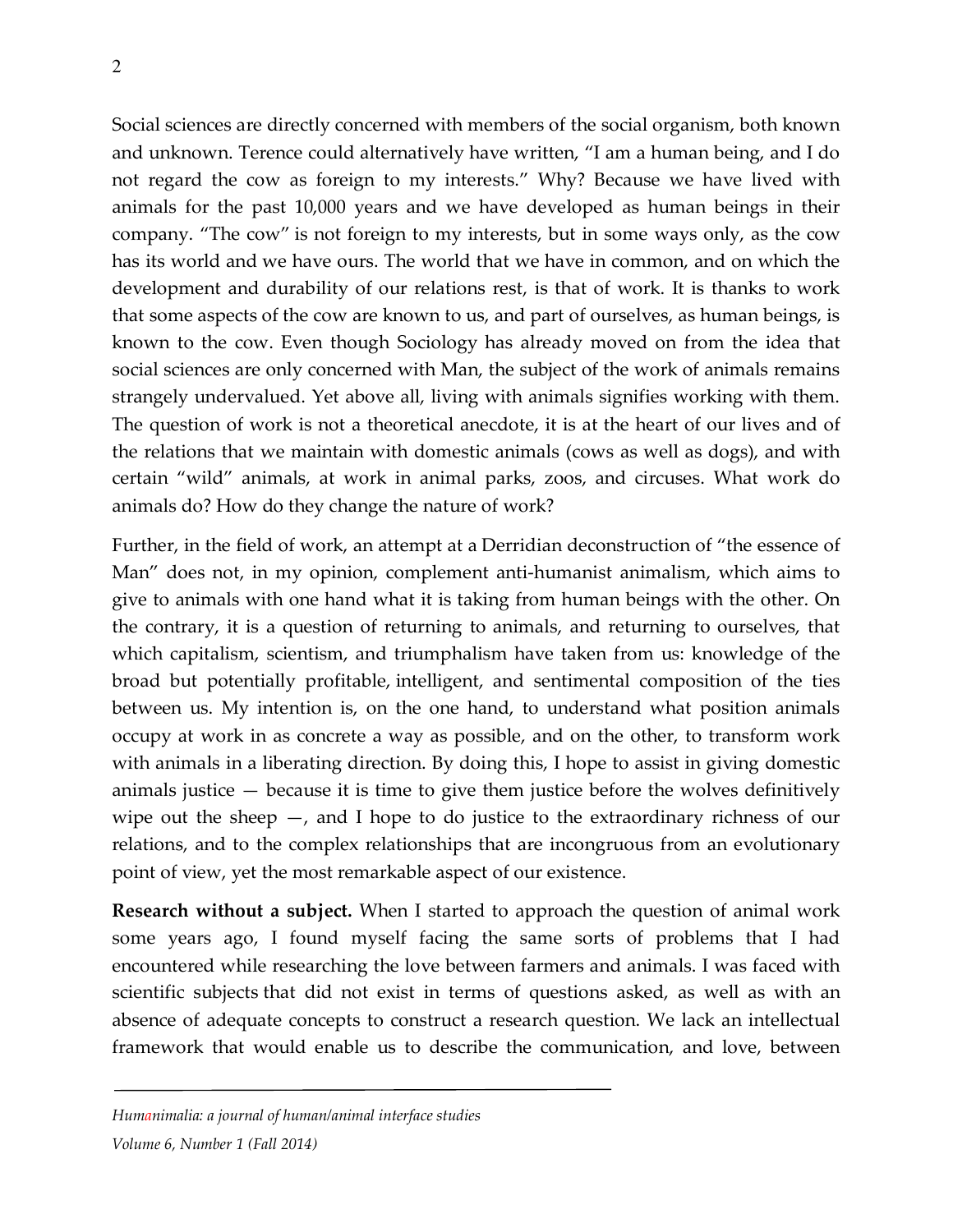farmers and their animals. How should one think about the implications of animals at work without a theory of work which is not, as understood since Marx, anthropocentric?

Currently, there are no theories that can support sociological research into an animal's work without attracting immediate criticism — that is to say, research into an animal's subjective investment in work. The work of an animal is work without subject. The sow functions as a machine, but it functions in a sentient fashion, it is a living machine; we can't walk all over it, but we can, in the pig farm itself, electrocute it in a box that capable engineers have designed for the purpose, and leave its body to compost in the farmyard, also using equipment designed for the purpose.

Donna Haraway has broadened our perspectives into our relations with animals as companions, and, practically speaking, into our relations with farm animals, for example, in reference to respect. That is a priority for our dog or for a laboratory mouse, in relation to work. Haraway, however, because she is a philosopher, does not look for the answers to such precise questions as mine, questions that concern zootechny and the sociology of work: What does "work" mean to an animal?

Because I have researched the very specific aspect of "becoming with" animals, suffering in the field of work, and more particularly the sharing of suffering between humans and animals, I think that the theoretical framework which I have used to understand the subjective relationship between humans and work, the psychosociology of work, and more precisely the psychodynamics of work, could help to explain the relationship animals have with work, in particular its ties with psychopathology and psychoanalysis. It was no accident that my research into the love farmers have for their animals led me to the psychodynamics of work; labor with animals involves joy and pain, but also more elusive aspects of the self, and supports the idea that "the ego is not master in its own house," as Freud put it (perhaps, incidentally, because the house has many more occupants than Freud envisaged).

**The psychodynamics of work and animals.** For Christophe Dejours, work psychodynamics is not only concerned with Man but with work, and not only with the organization of work but also with more specific situations and their dynamics. It does not, then, exclude animals from an analysis of work.

Jocelyne Porcher *— "The work of animals: a challenge for social sciences"*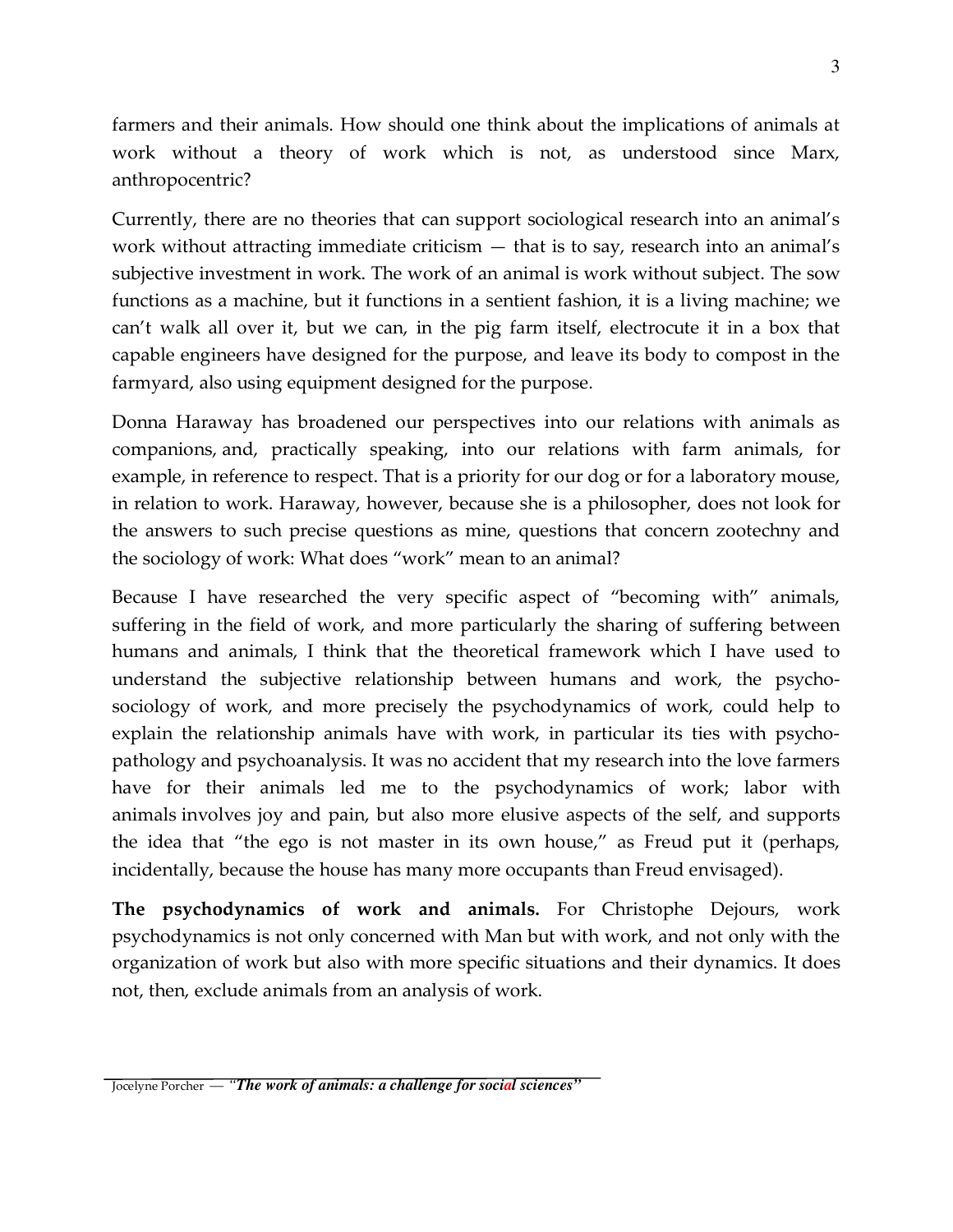What are the key concepts in the psychology and the psychodynamics of work? How are they keys to access the answers to my questions? I cannot here develop an entire theoretical corpus, so I will limit myself to certain terms:

*Subjectivity.* Supported in particular by Michel Henry's research, subjectivity refers to affectivity, or to the life experienced by the living body, the suffering body. It does not see itself, it feels itself. This definition of subjectivity as affectivity is how farmers on the whole describe their relations with animals. The inter-subjectivity between animals and humans is a co-constructed affectivity, a shared approach to life  $- I$ would say to "true life".

*Living together.* Living together is a founding rationale of work. The position that I have developed uses multiple work rationalities in animal farming work as evidence: relational, concerning identity, economic, technical, moral… Living with animals is the first rationale for their vocation for most of the farmers that I have encountered. Economic rationales serve this purpose, and not the other way round. Animals do not serve just to generate income; it is income that serves cohabitation with livestock. This primacy of work cohabitation is in evidence today in the destruction of farms, where suicide is becoming a frequent response to the dismantlement of human-animal partnerships by management. Note that the partnership of man and animal is also to a large extent being decimated in agriculture, where there is a tendency for isolation to become the rule, and where the issue of suicides can no longer be ignored. (There are three times as many suicides amongst agriculture workers as amongst management.)

*Centrality of work.* Work is central to the construction of identity and to the construction of social relations. I have observed to what extent work can construct or deconstruct men and animals in farming, how much it can sensitize or desensitize them. This defeat of social ties is not an unhappy chance; it represents an objective in itself, as is evidenced in this affirmation that *le patronne des patrons*<sup>3</sup> addressed to journalists — "life, love and health are precarious, why should work be an exception to the

*Humanimalia: a journal of human/animal interface studies*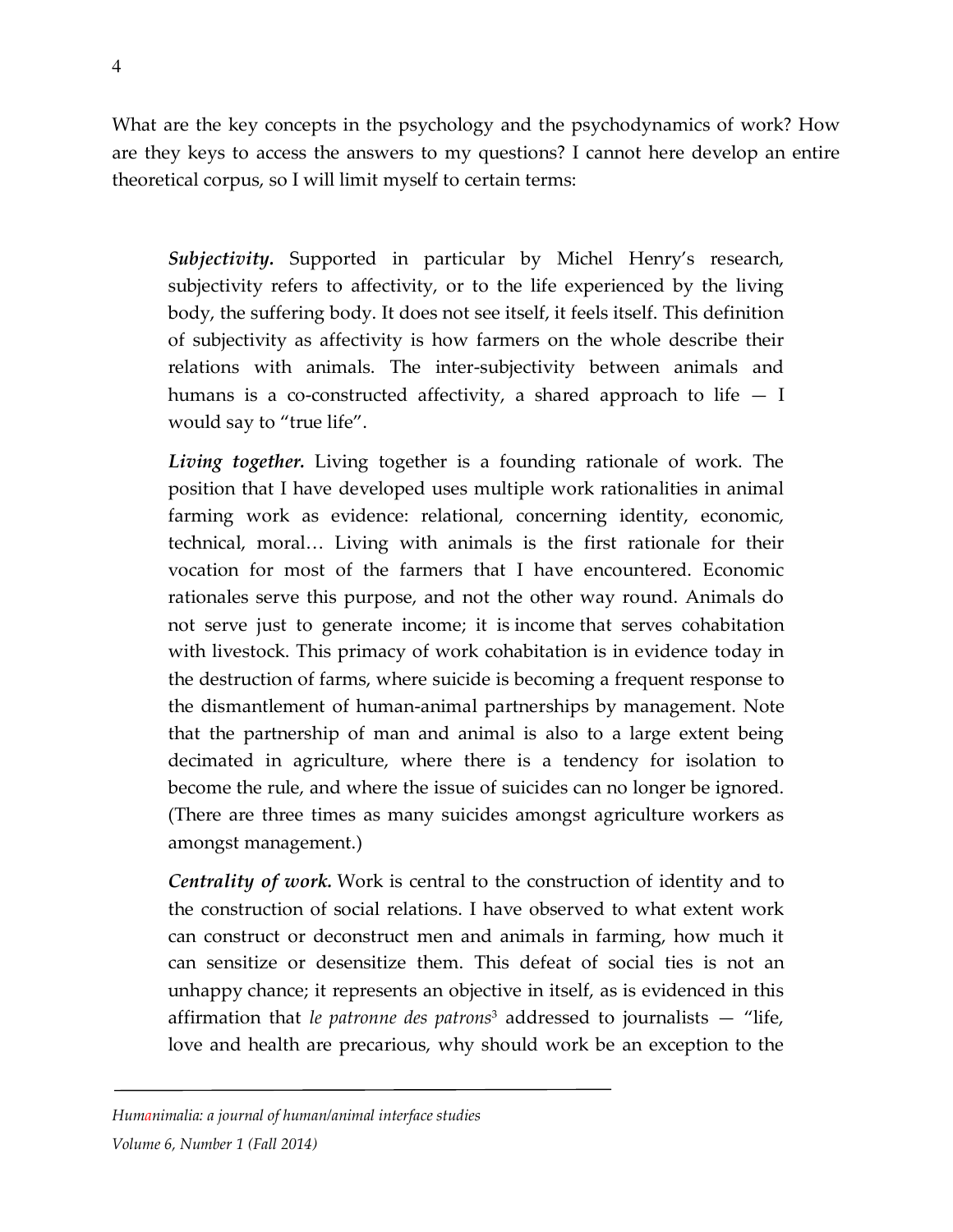rule?" As Marx said, the two main pillars that support our lives are love and work. And as Dejours emphasizes, love is by definition unstable, and that is exactly why work must be a sustainable pillar. The sustainable pillar, with love, in our relations with animals is equally work and this is why it is important that it be solid and well-understood  $-$  so that we can make sense of our relations.

In farming, however, this centrality of work is defeated by the livestock production industry, which reduces man and beast to their behaviors and standardized means of functioning. It is equally defeated by theories of animal liberation, which reject the question of work. I stress this because this seems to me to be important. Why do animal liberators, many of whom claim to be political, even revolutionary in their doctrines, ignore the question of work, which is the political question par excellence? I believe it is because a political analysis of work with animals evidences the extreme closeness of man to beast, and the objective of animal "liberation" is in fact to separate them. Work recognition is a recognition of ties. It is thus effectively revolutionary; too revolutionary without doubt for the followers of animal liberation, amongst whom some are more sensitive to the sirens of the bio-technical industry than to communal emancipation.

*Real and prescribed work.* In the psychology of work, this distinction between what determines the organization and effectiveness of work, which defines what work can be achieved, is particularly visible in work involving animals, for example in industrial swine production. Workers (human) do not always do what they are supposed to do (for example, slaughtering a runt piglet) any more than workers (animal) do (for example, being a good mother; there is no lack of sows in industrial systems who refuse to be good mothers). It is flexibility of work procedures that allows individuals to keep on working, but at the same time to remain focused on work objectives, work objectives for individuals, which are not necessarily the same as those of the management.

Jocelyne Porcher *— "The work of animals: a challenge for social sciences"*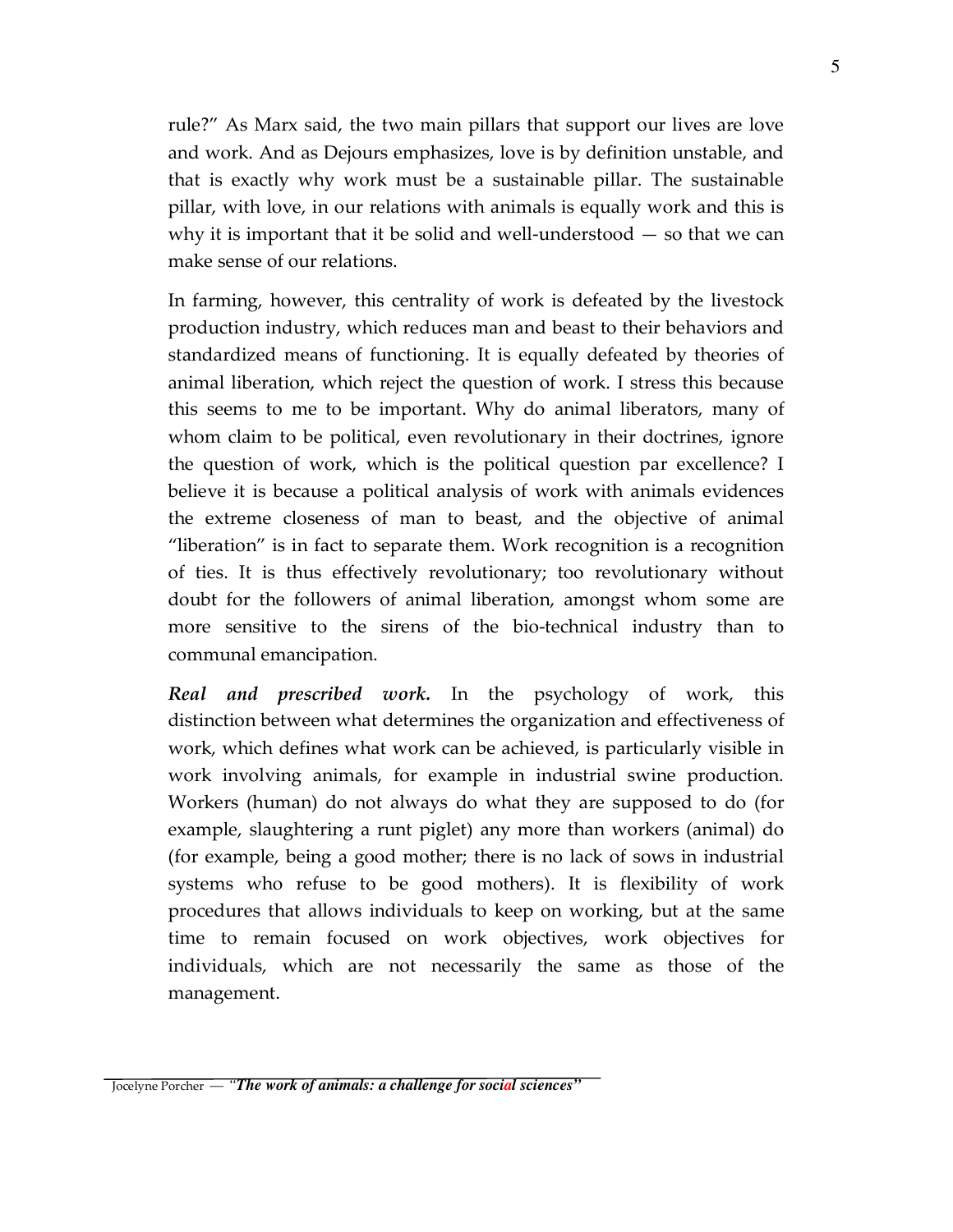*Intelligence at work.* One works first and analyzes later. This engagement of work intelligence demonstrates the pre-eminence of intuitive intelligence, as described by Damasio, which moves more rapidly than our capacity for formalizing it. I think that animal work intelligence is precisely intuitive. Cows do not tell themselves "here's the farmer, he doesn't look like he's in a good mood today, I had better park my carcass out of his way." They are not in a position to tell us all of that, but they do manage to communicate, because, after having observed the farmer, they organize their movements so as to avoid him, if he is in fact in a bad mood. This intelligence in action can be observed even if the work is invisible. It is invisible precisely because it is situated in the interstices of the prescriptions: there is work where there are no procedures.

As a consequence, work is never simply its execution. There is always some conception, even when it is most taylorized. This has been demonstrated in our research into dairy cows in a system with a milking robot. Even if the robotic system can apparently organize everything sensors, animal selection and circulation, distribution of feed — there remains an interstice in which, however small it may be, animals can find some liberty of action. Faced with constraint, this freedom of action manifests itself as a capacity for resistance, by, for example, the possibility of jamming the machine. Indeed, we have seen a cow blocking the way to the milking robot by stopping in the doorway, nothing more, without moving except for increasingly stepping on the other cows who wished to go into the robot. The force with which this cow resisted took up a good half hour.

*Cooperation, confidence, rules of work, collective…* All these terms bring us back to the world of collective living at work. No work collective is efficient without the coordination that stems from procedures, but, additionally, no collective is effective without cooperation. Cooperation cannot be imposed, it is conditional on individual freedom. An animal that does not want to cooperate cannot be constrained to do so. It can be forced by threats or by violence, but it can obey, as industrial farm workers know very well, while refusing acquiescence.

### *Humanimalia: a journal of human/animal interface studies*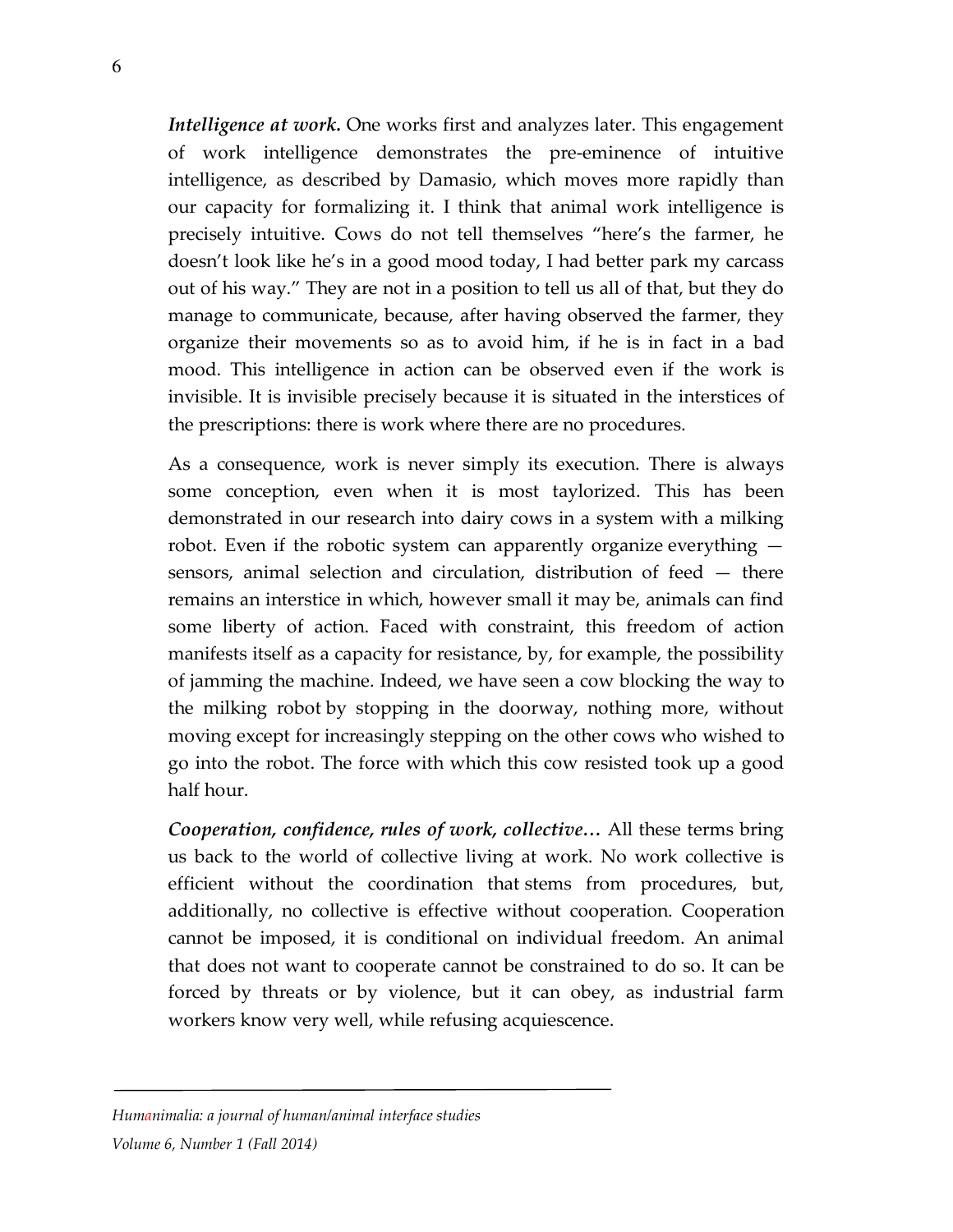*Recognition.* Work can only reach its potential if it is recognized. I have demonstrated the necessity in farming of a double recognition that has passed unremarked: that is, the animals' recognition of their farmers, and the farmers' recognition of their animals. For if the animals are engaged in work, according to my hypothesis, they have a need that is not entirely natural, a need for recognition. It is with speech and petting that the farmers recognize their animals, and it is with trust and proximity that animals recognize their farmers.

Recognition, in the context of my research, is set both in the field of work (the dynamics of recognition), and in a more general field, that of Mauss and his successor's gift theory (Caillé). To explain the point, I will briefly refer to the preface that Alain Caillé wrote for my most recent book (Porcher). On the subject of Fukishama, he tells us, we have heard lots of things that concern us all, but the fate of the animals who lived in that zone has received little attention. There were cows in Fukishama, pigs no doubt, and chickens, dogs, and cats. The farmers were displaced but their animals stayed in the barn. Yet despite the risk of contamination, Caille stressed, farmers returned to feed their animals, risking their own lives. This facilitates our understanding of the gift theory in our relations with animals — attachment and responsibility. The farmers cannot abandon their animals to radiation, any more than shepherds can abandon their ewes to wolves.

The animals in the zone have since been destroyed. I am a great reader and admirer of Jiro Taniguchi, the Japanese manga author whom Proust would have appreciated, who describes the relationship with animals in a style that is both accurate and touching. I thought about him while hearing about what was going on in his country, and I wondered if he thought that, as a farmer quoted by Caillé explained, animals could understand us.

**The challenges facing this research.** One of the most important challenges of this research is to remove domestic animals from the exclusive domain of the socalled "natural sciences," where they do not have a great deal to do or to say. Contrary to Morgan's canon of ethology — or the principle of parsimony, which advocates, as the

Jocelyne Porcher *— "The work of animals: a challenge for social sciences"*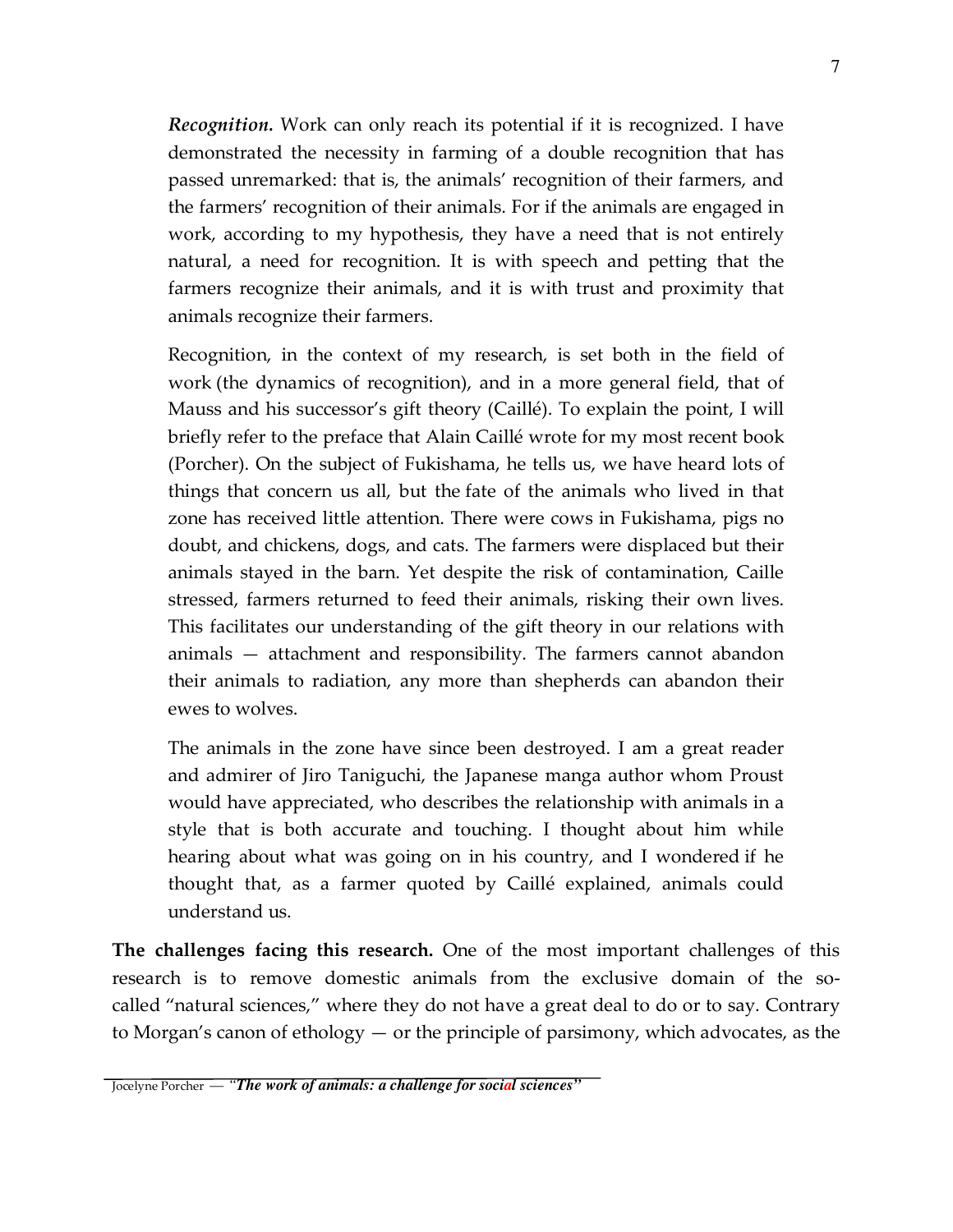term implies, not giving too much to animals when you can give them less — and contrary to the zootechnical canons, which hold that the more stupid the animals, the more profitable they are, and leads to enclosing cows and then going and cutting the grass to distribute to them in the trough — I propose placing the bar high enough to be of interest to both humans and animals. Because, evidently, in zootechny, stupid animals go with stupid farmers, and when cows rediscover the pleasures of the pasture, the farmer rediscovers the skills that tie him to his land and his animals.

Integrating domestic animals into social and humanistic disciplines gives them a public, scientific chance to be what they already are for their farmers: to be emotional, intelligent, and endowed with compassion, tenderness, and humor. It also allows us to reconstruct work with animals by betting on the increase in our sensibilities, developing our potential for relations and for creations — that is to say by keeping to the promises of work. What are these promises for animals? What would "work" mean for an animal? That is the question.

But there is also another corollary: What place does death have in work? Can the death of animals be the ultimate end of work with domestic animals, both for them and for us? I do not have the answer to this question, and I think it should not be posed in too hasty a way, as if we already know the reply, as for example those intellectuals of whom I have spoken above do, for whom it might be preferable to propose eating *in vitro* meat to the general public rather than killing animals, because it is decreed at the very heart of our love for animals that we should liberate them, and become vegetarians.

This question, in view of its difficulty, should only be researched in stages. We could pose, for example, this question: What possible economic, emotional, and social life expectations are there for a dairy cow? How does the death of a dairy cow matter? What kind of society must we construct to enable cows, pigs, and chickens to have a worthwhile life? What society can we construct so that *we* can have, alongside them, a life that reaches our highest expectations?

From a political perspective, it is really this question that drives our research: we and domestic animals are working as one for industrial capitalism and finance, just as a simple peasant and his beasts worked as one for the bourgeois in the 19th century. We will not elevate domestic animals from their condition as beasts of burden without elevating ourselves. It doesn't mean giving up our place on the podium; it means